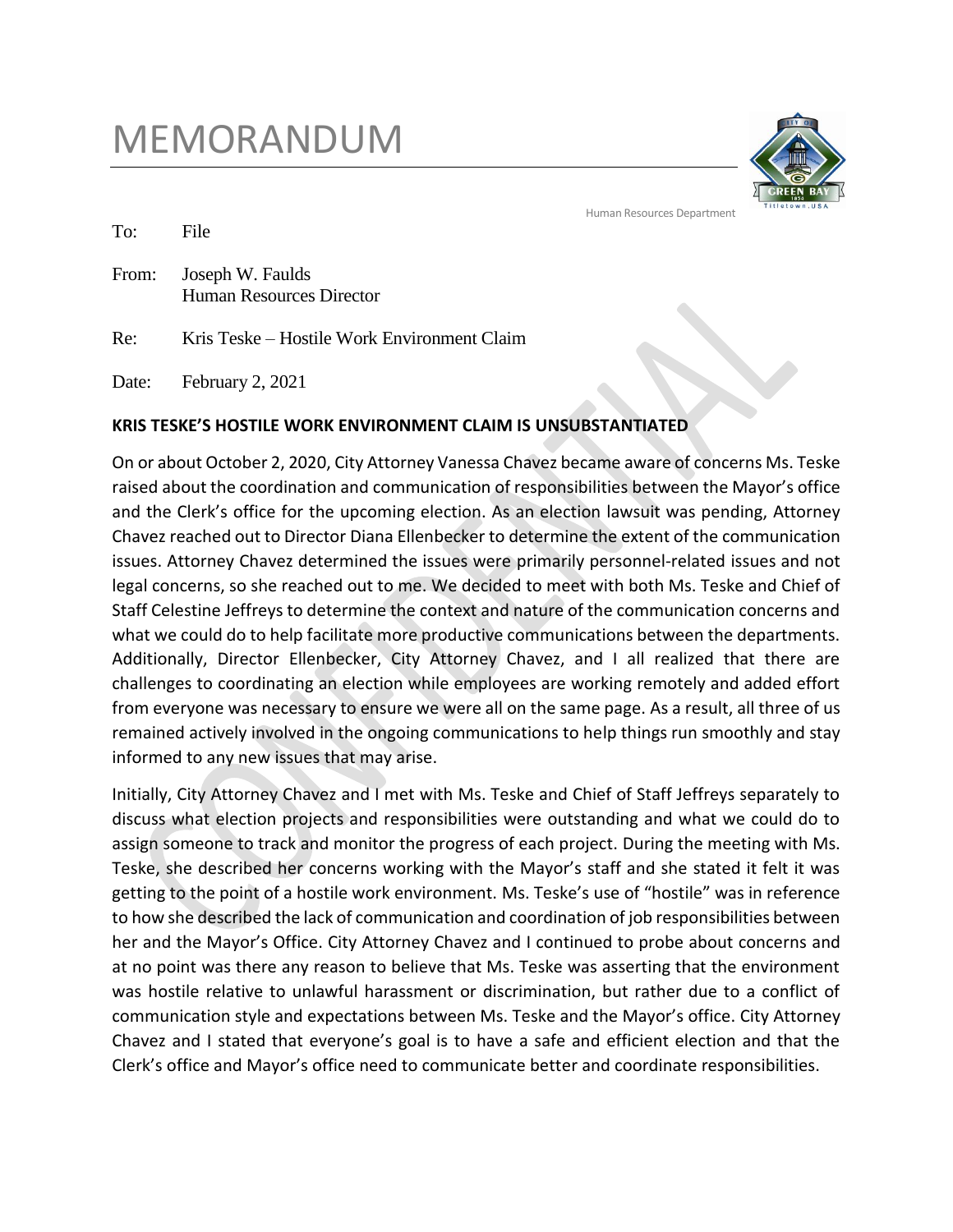On October 7, 2020, Ms. Teske, Director Ellenbecker, City Attorney Chavez, Chief of Staff Jeffreys and I met to address the concerns that both Ms. Teske and Chief of Staff Jeffreys had with regards to working on responsibilities and projects to prepare for the November election. The agenda items discussed during that meeting were as follows: (1) What is outstanding and what needs to be done for the election; (2) Who is going to work on the outstanding items; (3) Are there any concerns? If so, how do we address them?; and (4) How are updates going to be communicated between the Clerk's office and Mayor's office.

During that meeting, projects were assigned to either Ms. Teske or Chief of Staff Jeffreys and timelines were set to check in on the progress of each project. Both Ms. Teske and Chief of Staff Jeffreys were agreeable with the plan moving forward.

In the subsequent weeks, the Clerk's office and Mayor's office continued to work through election responsibilities. On October 22, 2020, Ms. Teske, Mayor Genrich, Chief of Staff Jeffreys, Director Ellenbecker, City Attorney Chavez, and I met to talk about early in-person voting and Election Day. The Mayor explained his expectations related to reducing the wait time for early in-person voting and his expectations for Election Day to run as efficiently as possible. His concern was that there were long lines for early voting, and since there already was a negative perception of how the April election was administered, he wanted to ensure there was an efficient and safe process for the voters on Election Day. Ms. Teske stated she felt that she was being reprimanded and that the Mayor's staff was creating a hostile work environment with how they were interacting with members of the Clerk's staff. The Mayor reiterated that his expectation for Ms. Teske was for her to communicate openly and honestly, to be flexible and adaptable to create a safe and efficient election, and to have a functional relationship between the Mayor's office and the Clerk's office. The Mayor's expectations are objectively reasonable and were appropriately communicated to the Clerk regarding the election process.

Ms. Teske was off work pursuant to her request for time of  $f<sup>1</sup>$ and was unable to work as the City Clerk during the period right before the election to prepare for Election Day and was not able to work on Election Day. Clerk staff assumed the roles of City Clerk and Deputy City Clerk to administer early voting and oversee the Clerk's responsibilities of Election Day. The Mayor's office collaborated effectively with the Clerk's office staff with early voting and Election Day responsibilities.

On December 7, 2020 Ms. Teske sent an email to Director Ellenbecker stating that she is resigning effective December 31, 2020 and that she would have liked to retire with the City "…but under the hostile work environment conditions that isn't going to be possible, unfortunately."

I followed up in an email to ask Ms. Teske to clarify what she meant by stating she experienced a hostile work environment. In her first response, she indicated that she has brought up a hostile

l 1